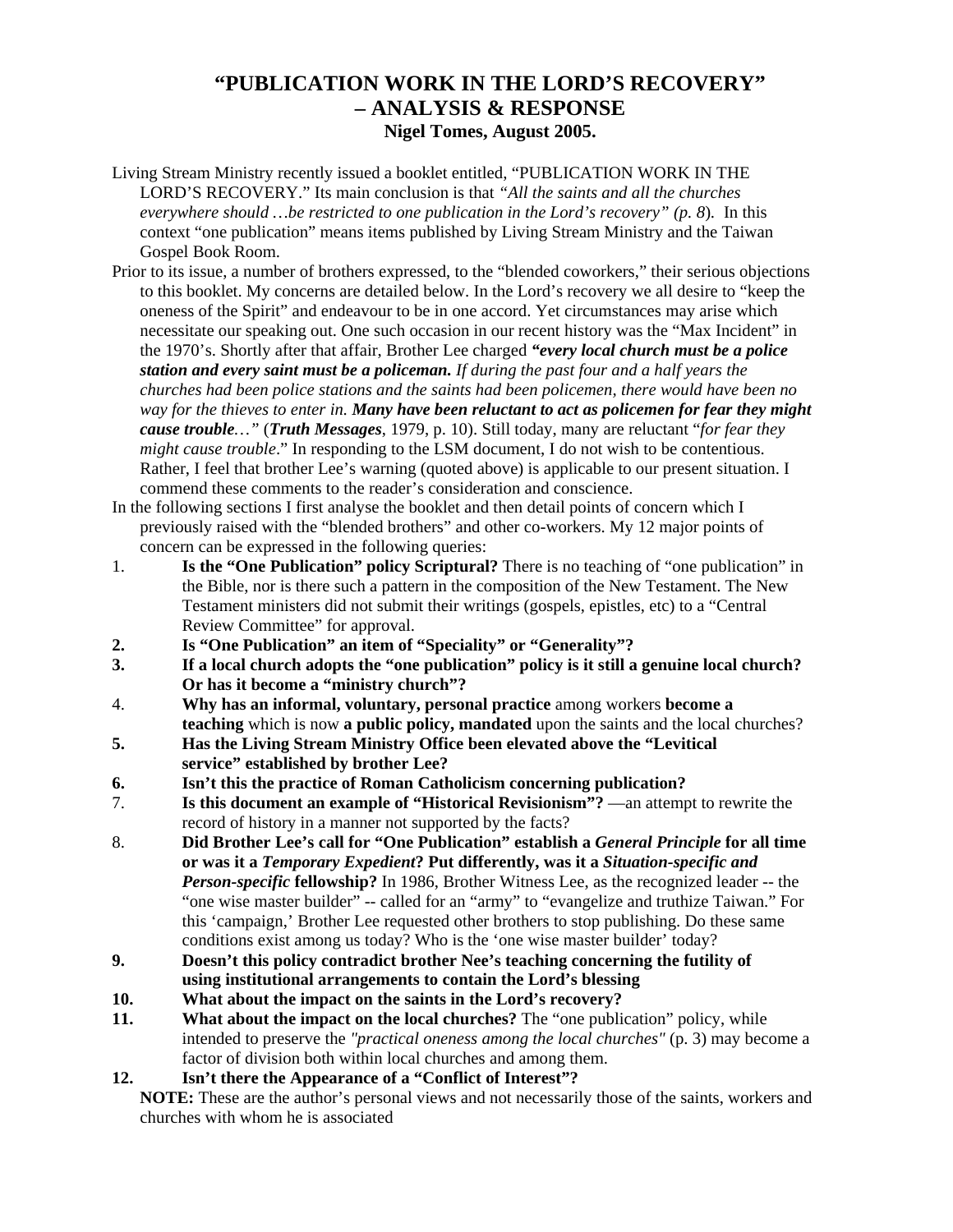# **Analysis of "Publication Work in the Lord's Recovery" (June 30, 2005)**

[**NOTE**: Readers familiar with this document may wish to go directly to the following section.]

**The Chief Point**: *"there should be one publication among us" ("Publication Work…" p. 3)* 

*"All the saints and all the churches everywhere should similarly be restricted to one publication in the Lord's recovery" (p. 8)* 

**Rationale:** The Statement says: *One publication is* 

*a."a testimony of our oneness in the Body" (p. 3)* 

*b."a safeguard for the unique ministry in the Lord's recovery" (p. 3)* 

*c."[the way] to preserve the integrity of the Lord's ministry among us" (p. 3)* 

*d."[that integrity] is crucial to the practical oneness among the local churches" (p. 3)* 

## *Historical Antecedents:*

- Brother Lee's testimony *"I never published anything by myself. I always mailed my manuscript to the Gospel Book Room which was under Brother Nee..." (p. 3)*
- *"According to the practice established by Brother Nee in China, the one publication has always been trumpeted by one practical publication endeavor—in Brother Nee's day by his Gospel Room, during Brother Lee's years after he left mainland China by Taiwan Gospel Book Room, and during his years in the United States by Living Stream Ministry." (p.3- 4)*
- *"Since Brother Nee's day we in the Lord's recovery have been 'restricted in one publication' and this restriction has resulted in one testimony among us. For decades we all have been nurtured and richly supplied by the one publication." (p 7)*
- **1. One Publication means "one practical publication endeavor" through LSM & TGBR**
- *"Today we must be diligent to continue this practice of …one publication in a practical way through the publication service of Living Stream Ministry and Taiwan Gospel Book Room" (p. 4)*
- 2. **What "One Publication" Means** --- One Publication means the ministry of W. Nee & W. Lee plus the on-going ministry of the "blended co-workers" at the 7 annual "feasts" & weekly ministry meetings, published primarily as outlines of the 7 feasts, *HWMR* & *The Ministry* magazine
- *"Living Stream Ministry and Taiwan Gospel Book Room, …continue to publish the Lord's speaking among us in all the seven annual "feasts" and the weekly ministry meetings"(p. 4-5)*
- *"The up-to-date speaking among us is published primarily in the outlines of the messages for the seven "feasts," The Holy Word for Morning Revival, and The Ministry magazine by Living Stream Ministry and in corresponding publications by Taiwan Gospel Book Room."(p. 6)*
- 3. **Could other writings possibly be considered for inclusion in the "one publication"?** Writers should
- Bring their proposals to the blended co-workers, LSM & TGBR *"those who wish to write in this way should bring their proposals to the blended co-workers as well as to Living Stream Ministry and Taiwan Gospel Book Room and have their proposals checked to see whether they should be published or not." (p. 7)*
- **Participation in the one publication work requires recognition by the churches, and affirmation by** the leaders in the ministry & the publication work – *"Anyone who participates in [the one publication] must genuinely have the portion from the Lord to do so, and this portion should be easily recognizable to the churches and affirmed by those who take the lead in the ministry and those who take the lead in the publication work." (p. 7)*

## *4.* **Implications for saints & churches**:

*"All the saints and all the churches everywhere should similarly be restricted to one publication in the Lord's recovery" (p. 8)*

## 5. **Publications by Individual Local Churches** --

• Individual churches can produce and distribute materials for local needs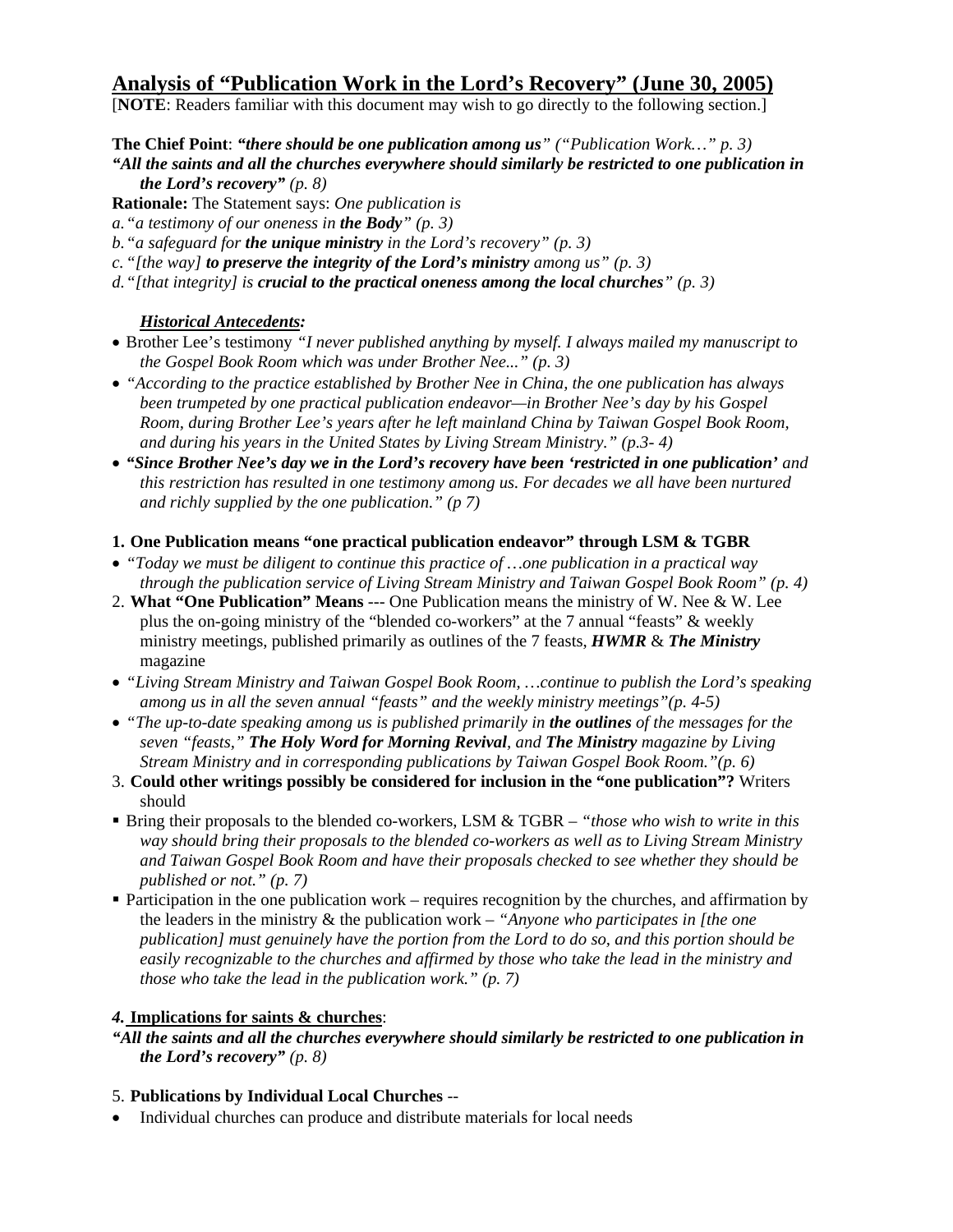• Problems arise when local publications gain larger geographical status – local publications should remain local matters

## **6. Publications by Individual Saints –**

- *"Some saints have a desire to write church histories, to produce children's materials, to record music, and even to give and publish messages" (p. 8)*
- *"these can be reproduced in a variety of media and distributed widely, especially on the Internet and on CDs and DVDs." (p. 8)*
- *"But the fact that these publications can be produced and distributed should not give them any more credence among the churches than anything else that can be published today, secular or religious." (p. 8)*
- *"They are not part of the one publication in the Lord's recovery, and they are not necessarily beneficial..." (p. 8)*
- *"The churches, through the elders, should be educated to understand this…. The elders everywhere should have a proper care …with regard to publications, and they should guard the flock from things that could cause damage…" (p. 8)*
- *"As long as the churches do not become platforms for the dissemination of these publications, these publications should not become matters of issue among us." (p. 8)*

# **RESPONSES TO THE STATEMENT:**

# **1. Is "One Publication" Scriptural?**

A striking feature of the LSM document is that it offers **no Scriptural basis** for its main proposition – that there should be only "One Publication." The only Scripture references cited in the entire 12,800-word document relate to the elders' shepherding and guarding the flock. A New Testament metaphor is alluded to concerning "*the sounding of the one trumpet in the Lord's recovery*" (p. 7). However, that verse, "if... the trumpet gives an uncertain sound, who will prepare himself for battle." (1 Cor. 14:8) refers to speaking in tongues without interpretation. When applied to publications, this illustration is being borrowed and applied to a foreign context. That was not Paul's point! It should be obvious that using a biblical illustration does not impart biblical authority to a non-scriptural teaching. The fact remains that **no Biblical basis is offered.** Rather than appealing to Scripture, brother Lee's personal testimony is cited as the basis for this practice (p. 3). However, I would ask, since "one publication" is being stressed so much, shouldn't it be based upon the Bible?

 When brother Minoru Chen addressed this issue in the LSM 2004 Winter Training he said: *"... it is not a matter of right or wrong, biblical or non-biblical. It is a matter of whether there is one sound or more than one sound*." (*The Ministry Magazine*, Vol. 9, issue 1, p. 186) I disagree! With all due respect, **it should matter** whether 'one publication' is biblical or not! Consider the following statements of brothers Nee and Lee:

#### • **The Bible is our only standard**

 Watchman Nee's famous declaration, now prominently displayed at the Lord's Recovery exhibit in Taipei, Taiwan, says: *"The Bible is our only standard. We are not afraid to preach the pure Word of the Bible, even if men oppose; but if it is not the Word of the Bible, we could never agree even if everyone approved of it."* (Watchman Nee, *Collected Works*, Vol. #7, p. 1231)

# • **Whatever the Bible does not have, the church must reject**

 "*Whatever the Bible does not have, the church must by all means reject. Otherwise, all those who follow the Lord faithfully will leave when they see the church having what the Bible has not."* (Watchman Nee, *Further Talks*, p. 64)

• **Stand on what the Bible has, Reject what the Bible does not have** 

 *"Whatever the Bible has, we must stand on the positive side. For whatever matter the Bible allows both sides, we must stand on both sides. And whatever the Bible does not have we must reject…With whatever the Bible allows people freedom, we also should allow people freedom…"* (Watchman Nee, *Further Talks*, p. 64)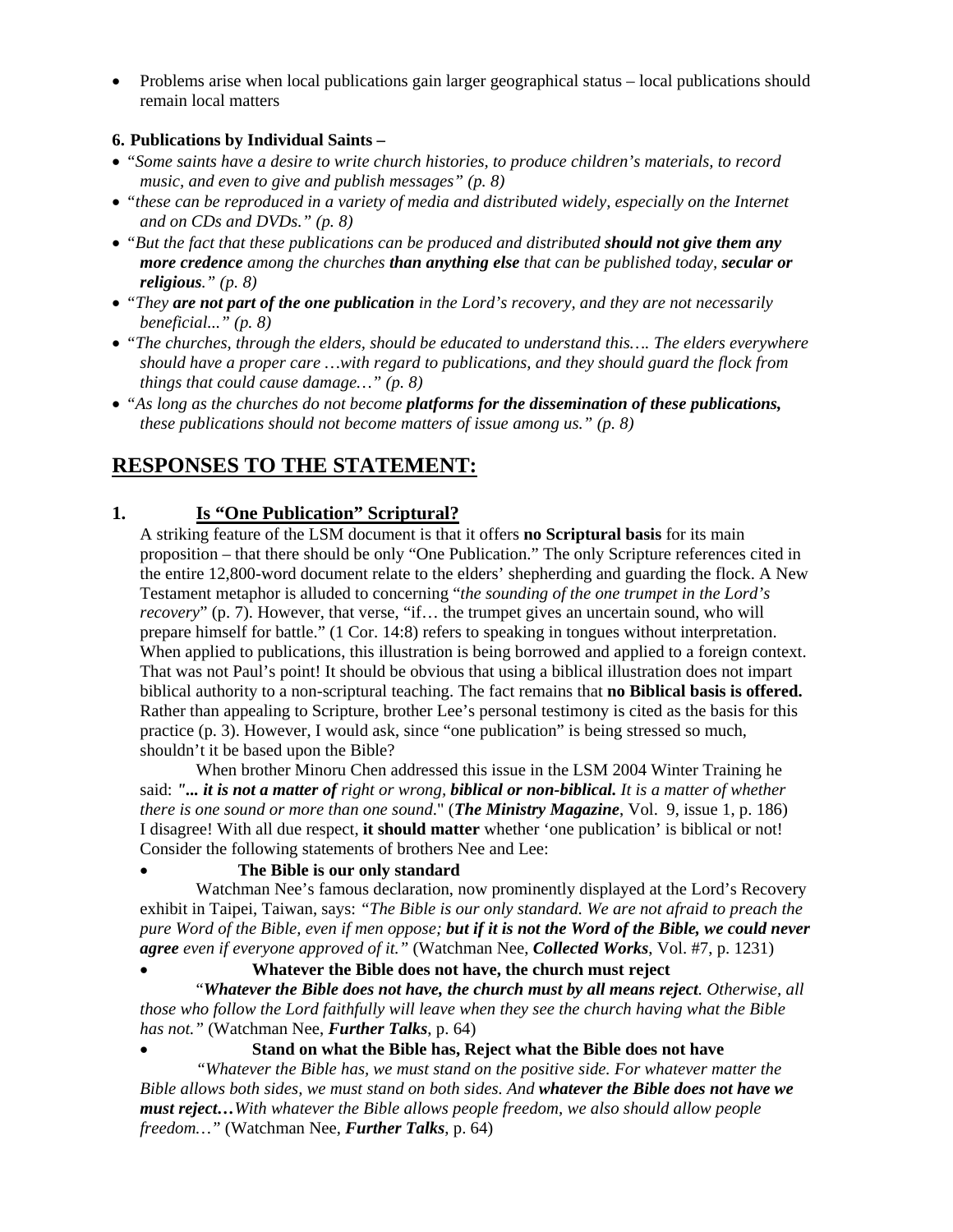#### • **Do everything according to the Bible**

*"The very great, particular characteristic in the Lord's recovery is to do everything according to the Bible."* (Witness Lee, *Elders' Training*, Book, #7, p. 107)

#### **Is the "One Publication" Policy Scriptural? (continued)**

Perhaps we can pose the question in a different way --- **Was a "one publication" policy in effect when the New Testament was being written?** I**s there any evidence the New Testament writers submitted their writings to a "Central Review Committee" for approval? In fact there is none!** There is no evidence that the first group of "blended coworkers" (the first apostles) reviewed the writings of others (e.g. Mark, Luke) before they were accepted as part of the 'one publication' (which later became the New Testament). Although many others had already written gospel narratives, Luke simply says, "*it seemed good to me also… to write*" (Luke 1:3).

The New Testament writers (Paul, Luke, John etc) wrote as they were inspired by the Holy Spirit. The Apostle John was divinely charged to publish, "*What you see write in a scroll and send it to the seven churches…*" (Rev. 1:11). Other people also wrote gospels and epistles – The "Gospel of Thomas," the "Epistle of Barnabus" and the "Shepherd of Hermas" etc. Scholars tell us that no central committee reviewed these writings and exercised a "*discerning check*" *(p. 7)*. In the first three centuries, "*There is no evidence of a central and official clearinghouse for inspired writings."* (Geisler & Nix, p. 101) Apparently at that time the Sovereign Lord saw no need for outward arrangements to safeguard against "*the risk of causing confusion among the saints and of damaging the one accord among the churches." (p. 8).* Yet the saints and the churches had their inner "taste" for life and they had the Holy Spirit. The saints rejected some writings (the Gnostic gospels etc) as unhelpful and even damaging. Other writings, by Paul, Peter, Matthew, etc., were accepted by the saints and the churches based upon their intrinsic spiritual merit. Consequently, they were copied more, circulated more and published more. Eventually these writings became the New Testament canon. Ultimately "the councils of Hippo (in 393 AD) and Carthage (in 397 AD) … two local councils ratified the twenty-seven canonical books of the New Testament." (Geisler & Nix, p. 111) However, that "official recognition" occurred about 300 years after the last New Testament books were written! As Professor Lightfoot says, "*It is necessary to emphasize that no Church through its councils made the canon of Scripture. No Church – in particular the Roman Catholic Church – by its decrees gave to or pronounced on the books of the Bible their infallibility. The Bible owes its authority to no individual or group. The Church does not control the canon, but the canon controls the Church.*" (Lightfoot, p. 112) Perhaps I am too simplistic, but shouldn't this pattern of the early church provide us with some guidance on this issue? If the Lord did not establish a "one publication" policy when the New Testament was being produced, why is one needed today? Do we not have the same Lord? Is our way better than the Lord's way?

#### **Is Issuing a "Policy Statement" Scriptural?**

We may also ask whether issuing a policy statement is Scriptural? The only New Testament example is the "decree" of Acts 15. All the apostles and elders gathered in Jerusalem to decide the issue of circumcision and, having become of one accord, they issued a decree, a "policy statement" (Acts 15:25, 28; 16:4). Under the heading, "How The Church Makes Decisions," Watchman Nee says, "*The pattern given to us by [Acts 15] is the pattern accepted by the church for the past two thousand years. We acknowledge this as the highest pattern."*  (*Church Affairs*, p. 145) However, I suggest Acts 15 stands in stark contrast to the present situation. Various gatherings of leading workers have discussed the "one publication" issue; however "one accord" has not been attained. Rather some workers have been labelled as "discordant brothers." Another, larger group of brothers have now issued a document signed by "the blended coworkers." Consequently this issue, rather than being resolved among the workers, has been "dropped into the lap" of the saints, elders and churches. Since the Scriptural, "Acts 15" process has not been followed, is it realistic to expect an "Acts 15" result – the saints rejoicing and the churches increasing (Acts 15:31; 16:5)?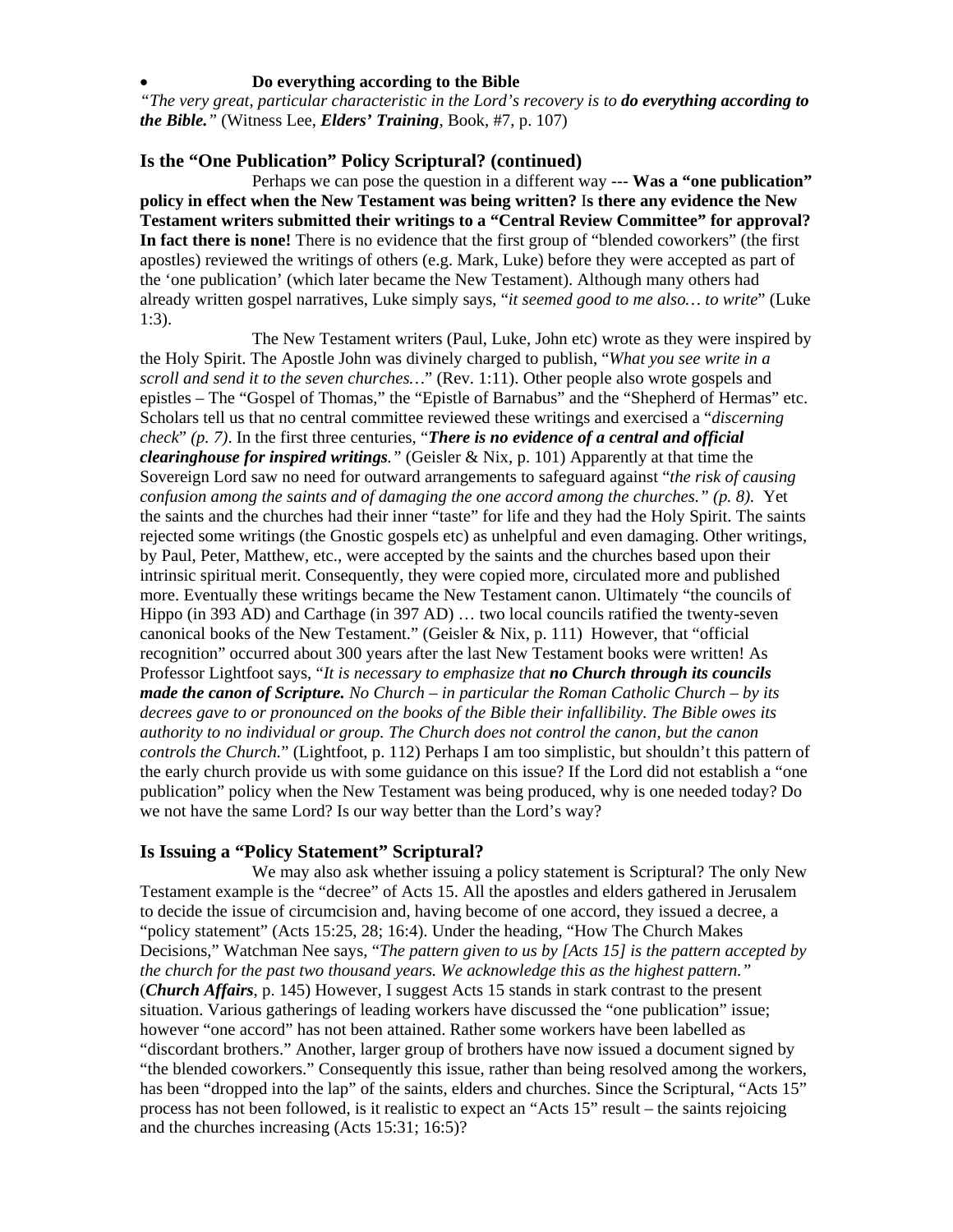# **2. Is "One Publication" an item of "Speciality" or "Generality"?**

- "*One publication is not a matter of the common faith"* (p. 9) says the document. How then are local churches expected to view it? The booklet, *The Beliefs and Practices of the Local Churches* (issued by "the Co-workers in the Lord's Recovery" in 1978) contains no reference to 'one publication.' May I ask, in terms of *The Beliefs and Practices*, where does this item belong? To what point (if any) is it an addendum?
- *The Beliefs and Practices* categorizes items under "Our Beliefs," "Our Standing," "Our Mission," and "Our Hope." Since 'one publication' is not an item of the faith, it is excluded from "Our Beliefs." Where then does "one publication" belong --- under "Our Standing," "Our Mission," or "Our Hope"? Some may feel that "one publication" does not seem to fit easily into any of these categories. Perhaps this is because this item**, "one publication" does not belong in the sphere of the local church!** Rather, 'one publication' belongs to "the work," the sphere of the workers; this matter should have been decided by all the coworkers in the Lord's recovery arriving at one accord according to the pattern of Acts 15.
- **In terms of the saints and the local churches in the Lord's recovery is 'one publication' an item of "Speciality" or "Generality"? In this context "speciality" means items of "the faith," which are "non-negotiable," which we, as believers must insist upon and contend for (Jude 3). Items of "generality," in contrast, we can be flexible about.**
- Brother Lee charged us to neither add nor subtract from the basic items of the faith. He says "*We should not take anything away from this faith or add anything to it. If we take something away, we will surely be divisive, and if we add something to it, we will also be divisive. Christians are the same only in this faith. To keep us from being divisive, we must only hold this faith, nothing more.*" (Witness Lee, *Speciality, Generality & Practicality of the Church-life*)

May I ask, Are we not being asked to "hold something more" – one publication? Benson Phillips in his preface to *Speciality, Generality & Practicality* says*: "Concerning the faith we must be very specific and particular (Jude 3; 1 Tim. 6:12); however, concerning the other things we must follow Paul's example and be general, never insisting that others believe as we do (Rom. 14:1-8). To possess such a spirit of generality is the generality of the church life. If we are special and insist on anything other than the common faith, the oneness will surely be damaged, and divisions will occur."* (Benson Phillips, Preface to, *Speciality, Generality & Practicality of the Church-life)* By promoting the "one publication" aren't the saints, local churches and elders being asked to insist "on something other than the common faith"? If so, then (according to the prophetic word of brother Benson Philips) will not the oneness be damaged and won't divisions occur?

Along the same lines, Watchman Nee writes, the "seven ones" in Ephesians 4 "*are at once the minimum and the maximum requirements that can be made of any person who professes to be a fellow believer*." (*The Normal Christian Church Life***,** p.78).

# **3. If a local church adopts the "one publication" policy is it still a genuine local church? Or has it become a "ministry church"?**

 After the LSM Winter training (Jan. 2005) a certain local church declared publicly that:  **"[The] Church in \_\_\_\_\_ is a church in the recovery, with the recovery, and in line with LSM. We don't accept any other Ministry... We take only one publication and one speaking in the recovery."** 

Yet, Brother Nee warned us against the formation of "ministerial churches." In *The Normal Christian Church Life,* he wrote: *"Let us lay it to heart that our work is for our ministry and our ministry is for the churches. No church should be under a specific ministry, but all ministries should be under the church. What havoc has been wrought in the church because so many of her ministers have sought to bring the churches under their ministry, rather than by their ministry serve the churches. As soon as the churches are brought under any ministry, they cease to be local and become sectarian.…the churches will be made to serve the ministry, not the ministry the churches, and the "churches" established will be ministerial "churches," not local ones.*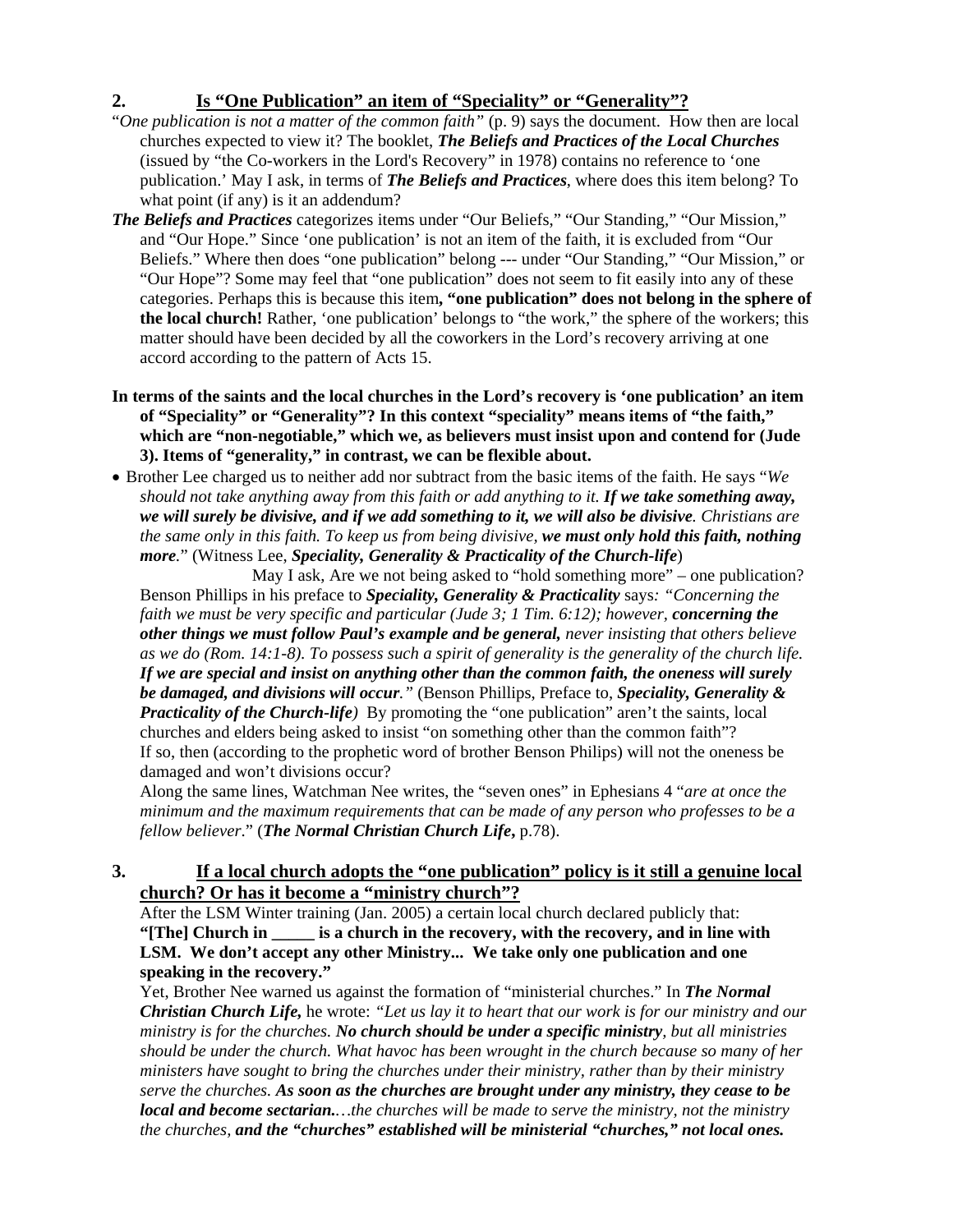*The sphere of a church is not the sphere of any ministry, but the sphere of the locality. Wherever ministry is made the occasion for the forming of a church, there you have the beginning of a new denomination. From the study of Church history we can see that almost all new ministries have led to new followings, and new followings have resulted in new organizations. Thus ministerial "churches" have been established and denominations multiplied."* (Watchman Nee, *The Normal Christian Church Life,* p. 113, emphasis added)

- 4. **Why has an informal, voluntary, personal practice** among workers (Brother Lee and Brother Nee) **become a teaching** which is now **a public policy, mandated** upon the saints and the local churches?
- Witness Lee's personal testimony (p. 3), shows that he voluntarily submitted his writing to Watchman Nee's Gospel Book Room. That was his personal practice. Both brother Nee and brother Lee were workers in the Lord's work. Moreover, brother Nee has asked for brother Lee's assistance in the publication work ("*He asked me to help in the publication work*." p. 3) What began as an **informal practice** between two co-workers is now being proposed as a **formal, publicly-mandated policy** in the Lord's recovery. May we ask, **was there such an established "policy," proclaimed in writing and conveyed to all the saints in mainland China?** Where is the historical precedent for this "policy declaration" in Watchman Nee's work in mainland China or Witness Lee's work in Taiwan? We know of none! This **publicly-declared policy** is not merely a continuation of Brother Lee's **practice**. The opportunity to follow Brother Lee's practice already exists -- ministers and workers could voluntarily submit their writings to LSM, if they felt led by the Lord. What has now been instituted is a **mandatory** submission process for inclusion in the "one publication." May I ask: **What justifies this drastic change from an informal, voluntary practice to a formal, mandatory public policy for publications in the Lord's recovery?**
- Did brother Nee ever **teach** the principle of "one publication"? Was such a "policy," publicly proclaimed in mainland China? It appears that a **practice** has become a **teaching,** and this teaching is now a **publicly-declared policy** mandating the actions of saints, elders and churches. Did brother Nee ever do this? Did he ever **teach** this? It seems to me that the present policy document is without historical precedent in the Lord's recovery.

# **5. Has the Living Stream Ministry Office has been elevated above the "Levitical service" established by brother Lee?**

• **The Role of the LSM Office --** *"those who wish to write in this way should bring their proposals to the blended coworkers as well as to Living Stream Ministry and Taiwan Gospel Book Room and have their proposals checked to see whether they should be published or not." ( p. 7)* 

• The LSM Office & TGBR are now elevated to a position where they are above the ministers of the Word and can decide whether a minister's writings should be published as part of the "one publication" or not. It seems that the LSM Office has now been invested with veto power!

• Compare this point concerning LSM with the 2002 public statement of brother Andrew Yu (then manager of LSM): "*Living Stream does not set policy or dictate how to worship at Local Churches, said [Andrew] Yu, 54, who has worked for the ministry since 1982. "We are completely hands-off," he said. "We run training sessions here (in Anaheim), which isn't a church activity. It's like Microsoft running a course for users of its software at different companies. Microsoft doesn't control those companies." [Orange County Register, Oct. 13, 2002]* Contrast the statement above with the LSM document. Is not LSM, and the "blended coworkers," now setting policy concerning publishing? Is LSM now "*completely hands-off*"?

• **Contrast this also with Brother Lee's statement that the Living Stream Office is a Levitical Service**: *"The Living Stream Ministry office is only a business office to serve my ministry for two things: to publish the messages in book form and to distribute these messages*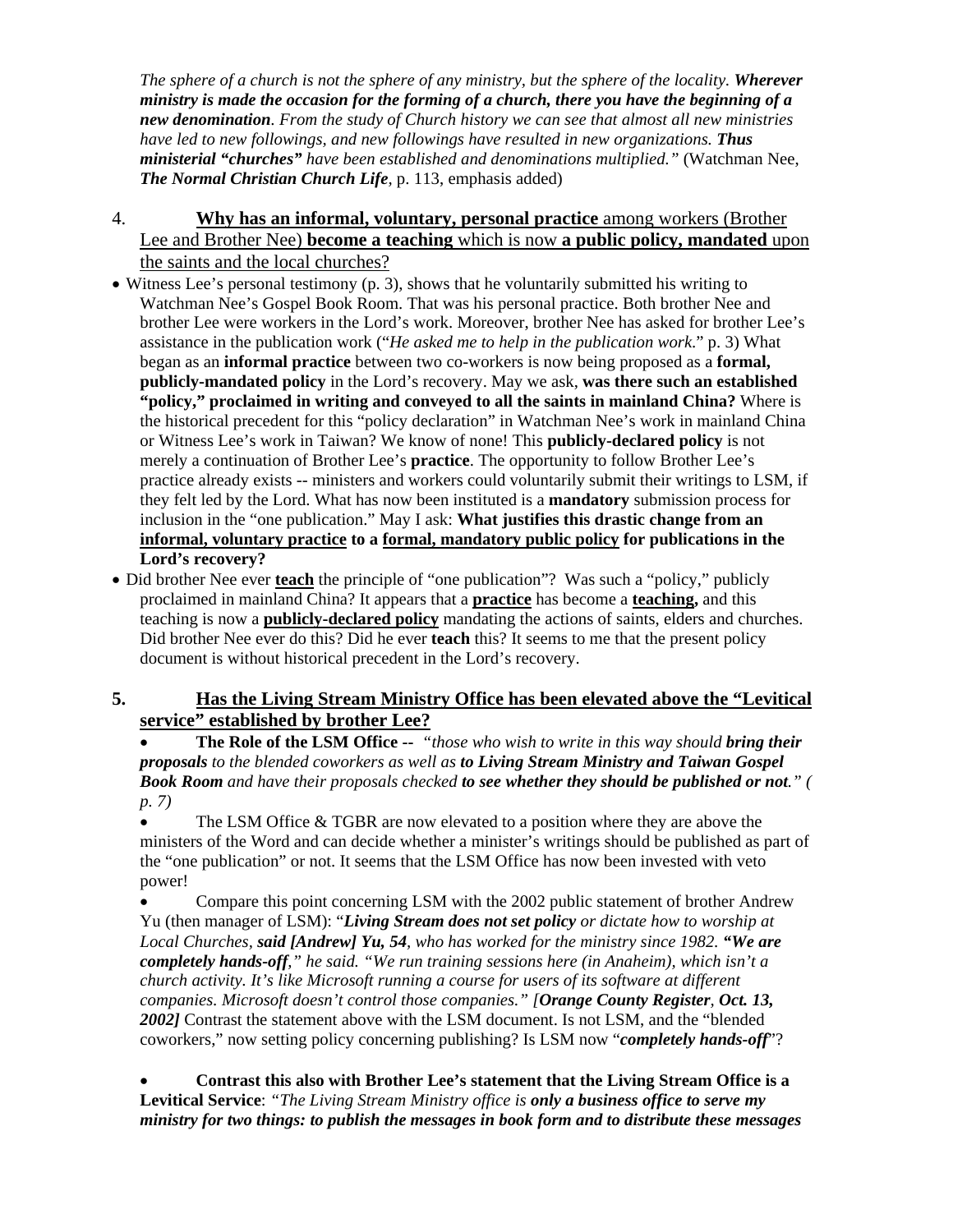*in both video and audio tapes. That is all the ministry office should do and nothing else. ….the ministry office has always had this specific function and no other function. This little office is a Levitical service serving my ministry to put out the word of God in print and through video and audio tapes."* (Witness Lee, *A Timely Word*, 1988, p. 39)

• Brother Lee went on to say, *"…by His mercy, we do not have any organization. No one can control the local churches. No one can control anything because we do not have organization among us. I do not control, and the Living Stream office would not control. Mistakes may have been made in the past. …Past mistakes that have been confessed to the Lord are under the cleansing blood. We need to forget the past and go on... No one controls you. All the local churches have the full freedom to go on. As long as you do not do anything against our New Testament constitution, no one would bother you."* (Witness Lee, *A Timely Word*, 1988, p. 40) COMMENT: Now local churches that use, produce or distribute materials not considered part of the "one publication" can be charged with becoming "*platforms for the dissemination of these publications*" (p. 9) Contrast this with the last sentence above "…*no one would bother you."*

## 6. **Isn't this the Practice of Roman Catholicism concerning publication?**

Literature approved for use by Catholics is given the *Imprimatur,* an official stamp of approval. The following quote explains the Roman Catholic practice: *"Imprimatur* is Latin for "let it be printed." When a Roman Catholic bishop grants his imprimatur to a printed work, he assures the reader that nothing therein is contrary to Catholic faith or morals. This imprimatur is not given lightly; only after a thorough review process....to be sure the text contains only accurate, reliable Catholic teaching."

"One of the obligations of someone publishing a book that deals with Catholic teachings is to request ecclesiastical approval. This was reiterated by the [Roman Catholic] Congregation for the Doctrine of the Faith in 1975." To put the question rhetorically, has the Living Stream Ministry logo become the *Imprimatur* of the Lord's recovery? In that case, in terms of publications, aren't we following the practice of Roman Catholicism, which we condemn?

7. **Is this document an Example of "Historical Revisionism"?** —an attempt to rewrite the record in a manner not supported by the facts?

*"Since Brother Nee's day we in the Lord's recovery have been "restricted in one publication" (p. 7)* Perhaps we should subject this historical statement to a few questions:

• In brother Nee's era was there **a teaching** of "one publication"?

In Watchman Nee's time, were the saints and local churches taught to confine themselves to "one publication"? Or did the saints focus on brother Nee's materials because they found them beneficial and **not** because of their being 'restricted' to one publication?

• If 'one publication' was an important principle in Brother Nee's day, why is it **not mentioned in Brother Lee's biography,** *Watchman Nee: A Seer of the Divine Revelation*?

• In brother Lee's era in the USA (before 1986) were the saints and local churches **taught** to confine themselves to one publication – materials published by LSM?

• If so, why does the document, *The Beliefs & Practices of the Local Churches* (issued by "the Co-workers in the Lord's Recovery" in 1978) contain **not even a single reference to "one publication**"?

If "we were restricted to one publication" why in the early 1980's did Brother Lee call a "Writers' Conference"? Brother Lee recalled later: *"My intention in calling a writers' conference was to encourage you to write something…"* (Witness Lee, *Elders' Training Book #8*, p. 163)

• The following dialogue is from an interview of Witness Lee by Silas Wu in 1989: SILAS WU: "*During that period of time, you did encourage all, maybe it's for the propagation, to publish books. There seems to be such a WRITERS' CONFERENCE."* 

 BROTHER LEE: "I did call this WRITERS' CONFERENCE. I encouraged all. But that is very different from what BILL FREEMAN did. That [meaning the CONFERENCE] is to say, **you in BOSTON, you can write something, publish**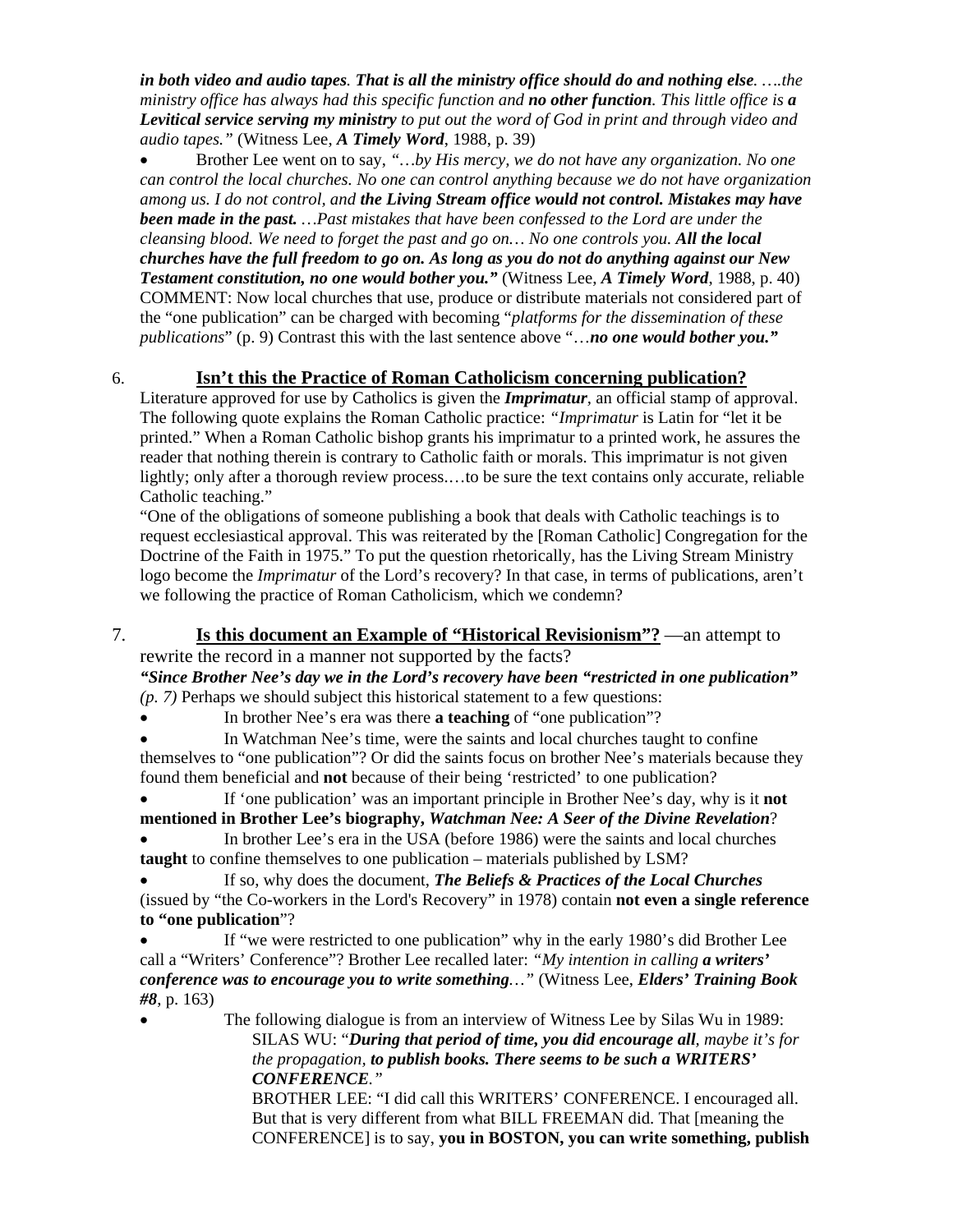**something. You publish it, we the ministry office will buy from you, this is also OK. ….But for you here (?), you can just publish and we can sell it for you. This is also OK."** [translated from Chinese]

If there was a "One Publication" policy, why did brother Eugene Gruhler oversee the publication of "*Journey Through the Bible*," in the 1990's? *Journey Through the Bible* was **not** published by LSM, but produced in Anaheim under the oversight of Eugene Gruhler, brother Lee's coworker, who played a leading role in both the FTTA and the Church in Anaheim. If a "One Publication" policy was in effect, why was *Journey Through the Bible*  produced in Anaheim in the 1990's?

These historical facts indicate that the present document is not merely reaffirming a teaching and policy of one publication which has existed "*since Brother Nee's day*." No such teaching or official policy existed in Brother Nee's era, nor in the early church-life of the 1970's in North America. Even in the 1980's and '90's a "one publication" policy was not uniformly taught or enforced. I suggest that to pretend otherwise is to distort the actual facts of our history.

# **8. Did Brother Lee's call for "One Publication" – Establish a** *General Principle* **for all time or was it a** *Temporary Expedient***?**

The statement on "Publication Work in the Lord's Recovery" suggests that in 1986 brother Lee established a principle of "One Publication" which applies to all the saints and local churches from that time forward. Hence, according to this document, *"All the saints and all the churches everywhere should similarly be restricted to one publication in the Lord's recovery" (p. 8)* 

An alternative view that it was a "*temporary expedient*," can be briefly sketched: Brother Lee's speaking in 1986 addressed a particular situation existing at that time – it was "**situationspecific**." Moreover, Witness Lee had a particular status in the Lord's recovery and a special relationship to the local churches. Brother Lee's word was based upon his unique position – it was **"person-specific."** Since Brother Lee's departure, the "blended coworkers" lack both brother Lee's status and his unique relationship with the saints and churches. In that case, the fact that brother Lee called for one publication does **not necessarily** imply that "One publication" can be mandated by the "blended coworkers" today. Support for this view may be found in the following quotes from **Elders' Training Book #7**

#### **Situation:**

- "*The island of Taiwan has to be evangelized and truthized within the next four years. For the fulfilling of this purpose, I would not tolerate any kind of dissenting thought*." (p. 86)
- "*The intention of this heavenly army is to evangelize and truthize Taiwan first and then the United States*." (p. 87)
- "*We need a fighting army and in the fighting army we do not merely need a leader. We need a commander to fight the battle! We do not have time to waste*." (p. 89) **Brother Lee – the wise master builder**
- *"…the recovery I brought to the United States*…" (p. 40)
- "*I have to be faithful to so many saints who gave up their futures and came to this recovery. They came to this recovery at least ninety percent due to my ministry*." (pp. 79-80)
- "*Through my ministry on this globe, thousands of saints have come into the recovery, so I must be faithful to them*. " (p. 81)
- "*Paul told them, 'For though you have 10,000 guides in Christ, yet not many fathers…' (1 Cor. 4:15)… I would like to say the same thing to all the churches that have been raised up by this ministry – you may have 10,000 guides or teachers, but not one is your father*." (p. 97)

• "*We agree to follow your leading as the one who has brought us God's New Testament economy and has led us into its practice. We… acknowledge… the one wise master builder among us*." (Letter from 419 brothers to Witness Lee, Feb. 21, 1986, **Elders' Training Book #8**, p. 154)

Putting these elements together, in 1986, Brother Lee was acknowledged as the "one wise master builder," who brought the recovery to the USA and directly affected thousands of saints. As such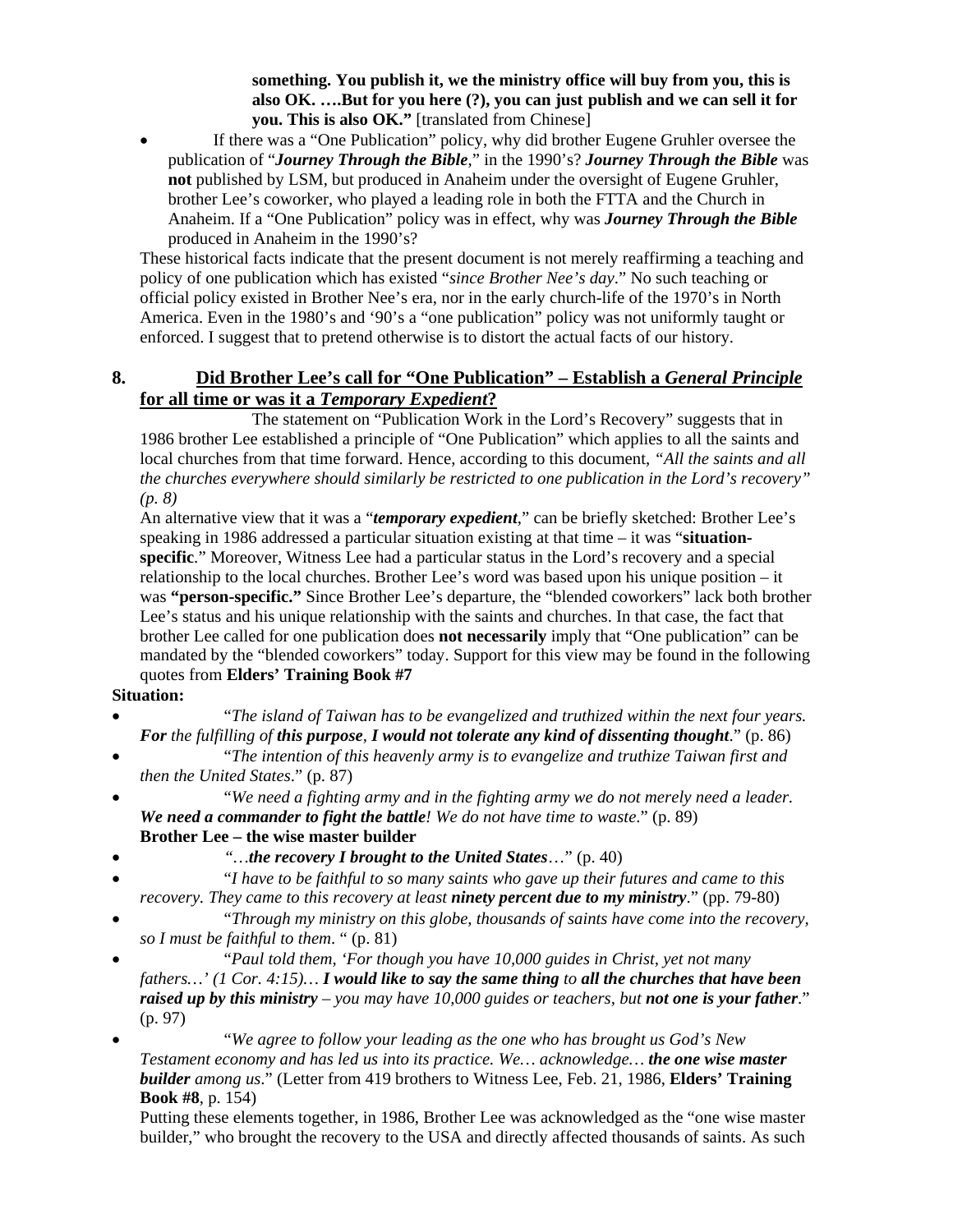an acknowledged leader, with a unique relationship to the local churches, in 1986, Brother Lee called for an "army" to "evangelize and truthize Taiwan." For this "experiment in the New Way," Brother Lee called for "no uncertain sounding of the trumpet," and requested other brothers to stop publishing. These considerations raise questions –

- Do these same conditions exist among us today?
- What "experiment in the New Way" is being conducted today?
- Which brothers today are qualified to "sound the same trumpet" as Brother Lee?
- What "military campaign" is being currently waged which requires a "heavenly" army"?
- Today, who is the "commander-in-chief" (the "one wise master builder") to lead such a "military campaign"?
- Can the same call for "one publication" be made today?

# **9.****Doesn't "One Publication" contradict brother Nee's teaching about the futility of institutional arrangements to contain the Lord's blessing?**

Watchman Nee said: "*Once there was the blessing of the Lord, men organized something to contain the blessing. …When the grace of God comes, men immediately set up an organization to keep it. The organization remains, but the content is lost. However, the cup cannot be broken; there are always those who are zealous to maintain the cup continuously. Here is a matter of principle: The students of Wesley could never be equal to Wesley, nor could the students of Calvin match Calvin. The schools of the prophets seldom produced prophets—all the great prophets were chosen by God from the wilderness. The Spirit of God descends upon whomsoever He will. He is the Head of the church, not we. Men always think the living water is valuable and must be kept by organization, but it gradually declines through the generations until it completely dries up*." (Watchman Nee*, Collected Works of Watchman Nee*, Vol. #47, p. 57) In view of brother Nee's warning, may I ask, by instituting the policy outlined in "*Publication Work in the Lord's Recovery*" aren't we establishing an organizational structure in order to preserve the Lord's blessing? If so, this appears to contradict Watchman Nee's teaching and (according to his fellowship) is doomed to inevitable failure.

## **10***.* **What About the Impact on the saints in the Lord's recovery?**

 The Lord's recovery has a whole range of saints, many of them new or young. By raising the issue of 'one publication', we risk weakening the saint's conscience. Some saints previously were not troubled when they read "other publications." Perhaps they were even helped and edified by them. However, the release of this booklet may trouble such saints. Conscience is based upon knowledge and the "knowledge" conveyed by the "one publication" document could cause some to feel condemned when reading "other publications." Zealous followers of the LSM declaration may also condemn such saints. In this event releasing this document has troubled saints who were previously peaceful in their hearts. In such a case, has this saint been helped or hurt by this action?

 Is this policy pronouncement necessary? Where is our trust in the saints' ability to be before the Lord in their reading of spiritual publications? Where is our confidence in their ability to be taught and led by Christ? Wouldn't it be preferable to rely on "*The Anointing which teaches all things*." (1 John 2:27) The LSM statement says, "*The ongoing ministry … produces the same taste as has been enjoyed in all the churches since Brother Nee's time."* (p. 5-6) Perhaps we should ask the obvious question: If the saints' sense of "taste" so strongly testifies for the ministry in the 'one publication,' why is a public declaration needed to help them properly discern? If the statement just quoted is correct, why not leave the whole matter to the saint's inner "taste," their sense of life?

## **11. What about the impact on the local churches?**

 Some saints and some local churches are enjoying materials produced by respected brothers within the recovery. These writings are now categorized as "other publications." Some saints may feel that these "other publications" fit the taste of the Lord's recovery and are helpful for their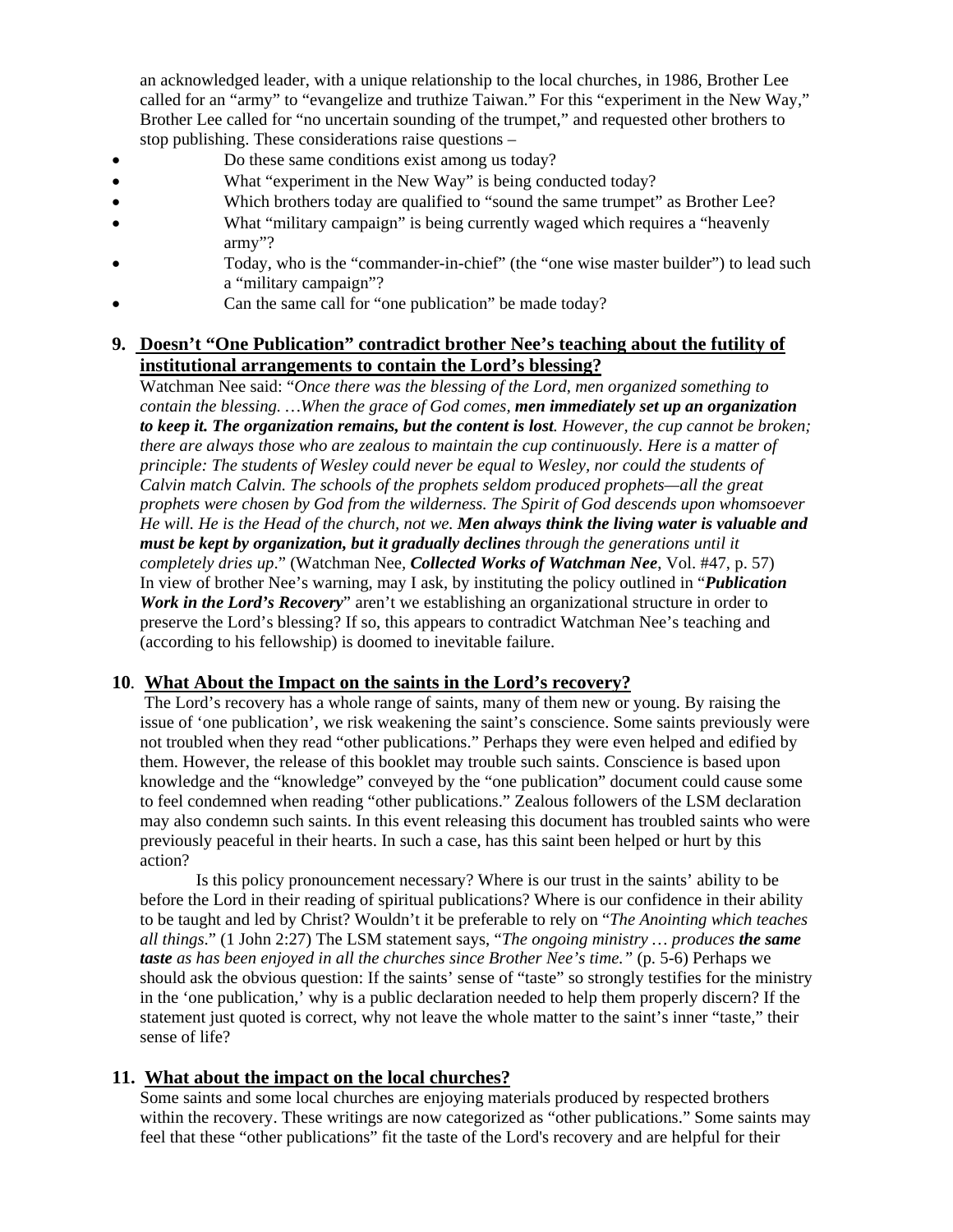own going on. Perhaps they cannot, in good conscience, condemn and drop those publications. According to past experience in many churches, other zealous saints will insist on this "one publication" policy and condemn saints, elders, and churches who feel otherwise. Is this not ironic; the very thing intended to preserve the *"practical oneness among the local churches"* (p. 3) could become a factor of division both within local churches and among them? But isn't this according to Benson Phillips' prophetic word: "*If we… insist on anything other than the common faith, the oneness will surely be damaged, and divisions will occur."* (Benson Phillips, Preface to, *Speciality, Generality & Practicality of the Church-life)* 

Personally, I fear that this document will create a fissure between saints and local churches. By 'drawing a line in the sand,' with this statement, two categories of churches may emerge – 'churches that wish to be restricted in one publication' and 'churches that do not.' I feel this is not insignificant. Saints and local churches coexisting peacefully within the Lord's recovery, may soon be separated by the 'wedge' formed by the 'one publication' issue.

#### **12. Isn't there the Appearance of a "Conflict of Interest"**

*The Living Stream Ministry* and *the Taiwan Gospel Book Room* were removed as signatures on the final document. [LSM and TGBR appeared as signatories of Draft #8] However, is there not still an "apparent conflict of interest" created by document signed by the "blended coworkers" which declares that LSM is the only "authorized and recognized" source of the "one publication" in the Lord's recovery?

 The uninformed reader may presume that the "blended coworkers," signatories of this document, are independent from or operate at "arms length" from LSM. In fact, a number of the "blended coworkers" hold positions of responsibility in LSM (president, CEO, manager, directors etc) and/or receive financial compensation from LSM. Thus there is an appearance of a "conflict of interest." May I ask, applying the principles of the New Jerusalem, shouldn't these matters be "clear and transparent"? Why aren't the "blended coworkers" identified by name? Why isn't their relationship with LSM clearly indicated, whether president, CEO, manager, directors, employee etc?

 According to a 2003 statement by Chris Wilde there were 15 directors of the LSM corporation (contendingforthefaith.org). May I ask, who are the directors and officers of LSM and how many are also designated as "blended coworkers"?

 Perhaps some will respond, "We should trust the brothers," and "This is the Body of Christ; Forget about 'conflict of interest!' Then, I would humbly respond: "Shouldn't our righteousness exceed (and be seen to exceed) that of the Scribes and Pharisees?" and "Shouldn't we avoid even the appearance of evil?"

 In addition, according to the "Statement," LSM and some brothers related to LSM are given the position of judge and arbiter as to which books are "approved" as part of the "One Publication." Again isn't there an apparent 'conflict of interest' in this arrangement? Even in the world, members of regulating agencies (FAA, FDA, ICC etc) cannot be stakeholders within the realm being regulated.

### **LSM's Membership in the Evangelical Christian Publishers Association (ECPA) or the Christian Booksellers Association (CBA)?**

 Lastly, along the same vein, may I ask if there is any apparent contradiction between the "Statement" and Living Stream Ministry's membership (since 2002) in the Evangelical Christian Publishers Association (ECPA), the CBA (since 1981) and similar trade organizations? (**Christianity Today Feb. 2003, vol. 47 No. 2 p. 24)**

- By becoming a member of organizations such as the ECPA and CBA, hasn't LSM recognized the right of other Christian booksellers to print, publish, distribute and sell their books? By joining such associations is not LSM presenting itself as **one among many** Christian book-sellers all of which have the right to publish?
- Hasn't the LSM agreed to a code of ethics of acceptable behavior between booksellers? Does that "code of ethics" allow efforts to exclude other booksellers from certain book